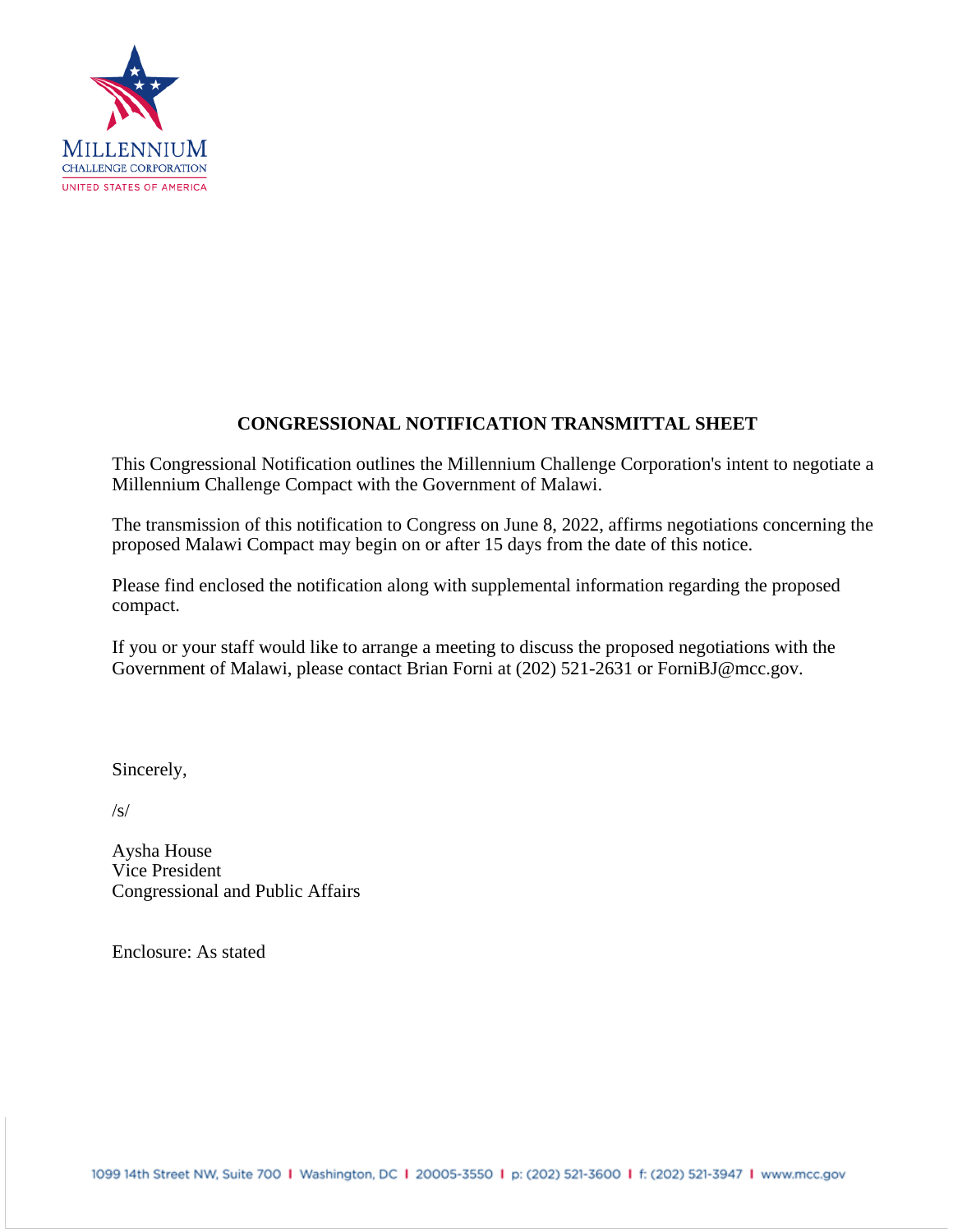# **MILLENNIUM CHALLENGE CORPORATION CONGRESSIONAL NOTIFICATION**

June 8, 2022

Pursuant to Division G, Title III under the heading "Millennium Challenge Corporation" of the Further Consolidated Appropriations Act, 2020 (P.L. 116-94); Division K, Title III under the heading "Millennium Challenge Corporation" of the Consolidated Appropriations Act, 2021 (P.L.116- 260); Division K, Title III under the heading "Millennium Challenge Corporation" of the Consolidated Appropriations Act, 2022 (P.L. 117-103); and section 610(a) of the Millennium Challenge Act of 2003, as amended, this notification is (1) to advise you that the Millennium Challenge Corporation ("MCC") intends to start negotiations with the Government of Malawi for a Millennium Challenge Compact and (2) to initiate Congressional consultation before the start of negotiations.

The proposed compact seeks to assist the Government of Malawi in addressing the root causes of constraints to economic growth, including: 1) the high price of road freight transport service and barriers to linking farms to markets in rural areas; and 2) difficulties with access to land for investment due to mismanagement of the estate sector and ambiguity on property and land rights, particularly for women smallholder farmers. The proposed compact will include three key projects: (1) the Accelerated Growth Corridors Project (the "AGC Project"); (2) the Increased Land Productivity Project and (3) the American Catalyst Facility for Development Project (the "ACFD Project").

## **Projected Economic Justification for the Compact**

While the compact contains three separate projects that stand on their own, the constraints underpinning each are linked in the medium and long term. Therefore, the compact addresses an identified need for greater coordination of policy and planning across key sectors in Malawi, with a particular focus on investments and initiatives in the transport and land sectors.

The objective of the AGC Project is to reduce costs of transport in targeted rural areas. A secondary goal is to indirectly support commercial agricultural value chains by reducing the costs of doing business for firms and farmers along the corridors.

The objective of the Increased Land Productivity Project is to sustainably improve land services—which should benefit businesses, including those in the agriculture sector—by providing land-sector institutions with methods to record and collect revenues collected as needed to build the capacity of the national government and Malawi's four largest cities management systems. These national and sub-national institutions are expected to use additional funds to revitalize Malawi's land markets and to fund needed urban infrastructure.

**Transportation.** The **Accelerated Growth Corridors Project** is designed to address the root causes of the binding constraint of high price of road freight transport service and barriers to linking farms to markets in rural areas—specifically, poor rural infrastructure and policy, institutional, and regulatory issues affecting the transport sector. Reductions in travel time and vehicle operating costs due to improved road conditions and more efficient routes that feed into a broader transport network in Malawi are expected to reduce costs to existing roads users and to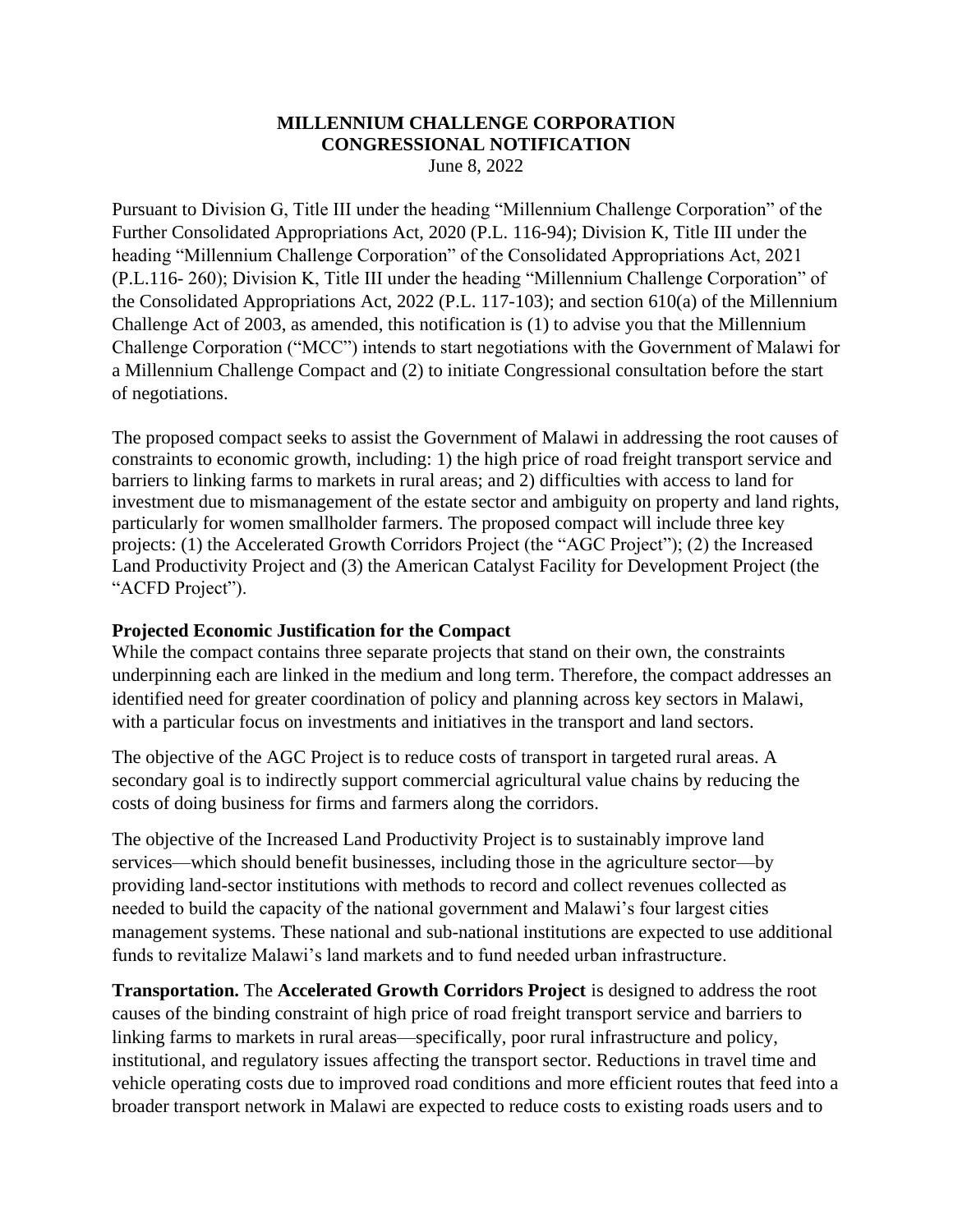spur additional (generated) traffic along the investment corridors. Technical assistance to the Roads Authority to improve road maintenance, establishment of and technical assistance for a road transport unit within the Competition and Fair-Trade Commission, and other capacity building and reform efforts will be implemented to improve oversight and management of road maintenance and district level road management.

At this time, MCC has only partial results from a key AGC Design and Feasibility Study delayed by COVID-19. Thus, MCC presents a preliminary AGC Project estimated economic rate of return ("ERR") range of 8.0–10 percent. MCC expects that after incorporating outstanding but not yet accounted for benefits from the sub-activities for link roads and first mile connections the ERR will increase. It is important to note that the benefits associated with these sub-activities are also expected to target structurally excluded groups. MCC bases this judgement on the likely future benefits on data from similar rural roads interventions in sub-Saharan Africa. The beneficiary estimate for the AGC Project is partial in that it includes only those who benefit from the corridor road improvements for which detailed feasibility study analysis has been completed. Direct beneficiaries of this component—new and existing users of corridor roads that will be improved by the AGC Project—are estimated at 268,000. Including the families of direct beneficiaries and assuming an average of 4.4 members per household, the total number of beneficiaries is estimated at 1.179 million.

**Land and Resource Management.** The **Increased Land Productivity Project** includes a range of interventions whose common goal is to improve the functioning of land markets. The project's activities each seek to achieve these outcomes in different ways, reflecting distinct root causes of the underlying constraint. The Increased Land Productivity Project includes policy and institutional reform interventions. Investing in national land institutions, the project anticipates improvements in the functioning of land markets at a national level, leading eventually to private investment. In cities, the project anticipates improved provision of city services, including new infrastructure development, leading to improved land values. The model estimates the number of beneficiaries as the entire populations of the affected cities (2.894 million people) and the owners and employees of firms seeking to purchase land (including families, we estimate about 2.566 million people). The estimated ERR is 12.8 percent.

**Catalyzing the Private Sector**. The goal of the **American Catalyst Facility for Development (ACFD) Project** is to facilitate private sector investment in MCC partner countries in collaboration with the United States International Development Finance Corporation ("DFC") in order to promote private sector-led economic growth, consistent with compact objectives, and thereby increase the scale and impact of the compact. While specific ACFD investments have not yet been identified, MCC's country team has been coordinating with DFC and identifying preliminary investments in Malawi that the ACFD Project could support. Initial analysis indicates that there are potential opportunities that align with historical DFC interventions in Malawi. The beneficiaries of the ACFD Project will be identified as specific investments are identified.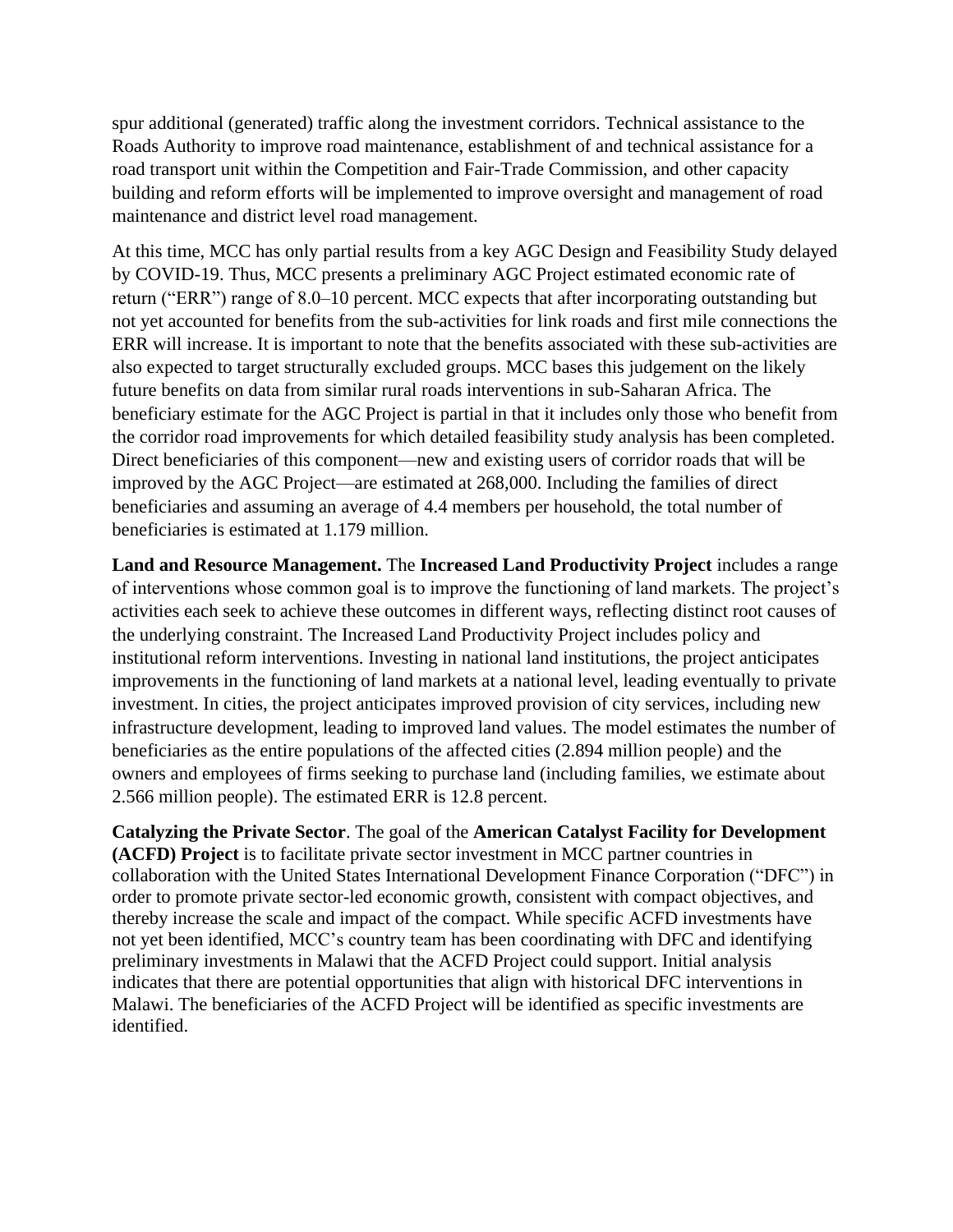The estimated overall compact ERR is 8.2–10 percent, which is expected to increase following incorporation of oustanding benefits from the delayed AGC Design and Feasibility Study. The total number of beneficiaries estimated compact wide is 5.394 million people.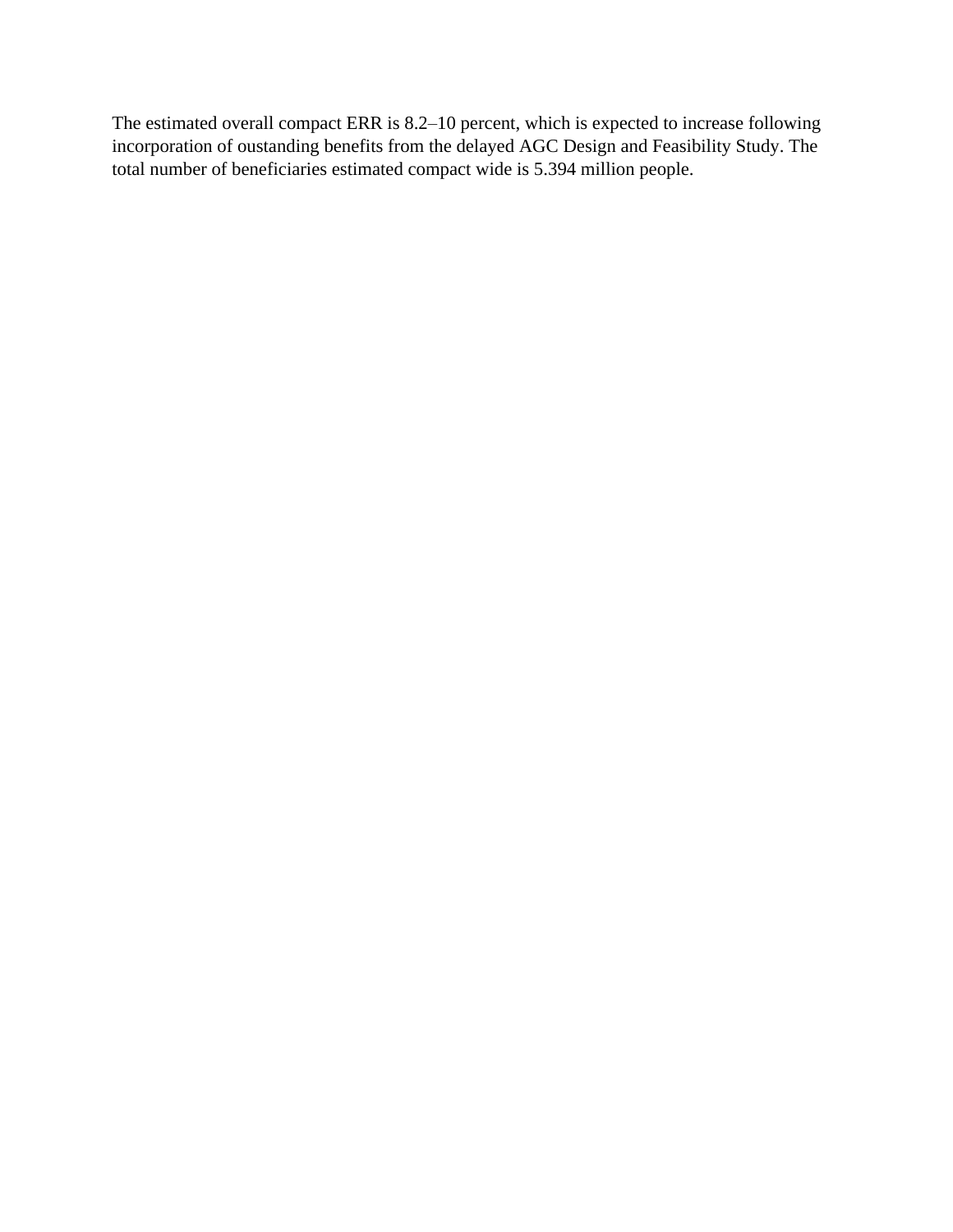## **SUPPLEMENTAL INFORMATION**

## **Overview**

The proposed compact seeks to increase competitiveness in the transport and agriculture sectors and to increase land efficiency as a critical production input for economic growth. MCC aims to create an environment that focuses on creating a globally competitive business mindset that not only benefits the macroeconomic situation in Malawi, but ensures the poorest, including smallholder farmers, are part of the conversation. The compact includes investments in roads in prime agricultural areas and land adminstration.

#### **Background and Context**

Malawi is one of the poorest countries in the world, with stagnant growth and a high and persistent poverty rate. Per capita gross national income (GNI) was \$580 in 2020, and between 1995 and 2015, growth in per capita income was just 1.5 percent, with a poverty headcount above 70 percent. Real per capita income growth episodes have been only sporadic since 1970, and most occurred prior to 1995. Recent growth has not been widely shared, with income inequality on the rise since 2004 and a current Gini coefficient of 0.42. Despite some progress on human development indicators in the last few decades, food insecurity remains very high, and Malawi ranks near the bottom of the United Nations Development Program Gender Inequality Index. Malawi also has one of the highest rates of child marriage in the world. The country is heavily reliant on donor assistance, with official development assistance accounting for more than 10 percent of GNI per capita in 2019.

A key feature of Malawi's economy is monoculture—its reliance on a single crop, maize, for subsistence farming—and the lack of trade in that crop or any other crops that could generate more income, with the exception of tobacco (Malawi's main export crop). While 96 percent of farmers grow maize, only 14 percent sell any of it. Malawi's exceptionally high freight costs are a key barrier between farms and markets, a problem driven by empty backhauls (themselves a result of low volumes of trade and a lack of aggregation among many small-scale producers), poor road conditions, and market structure.

Malawi's overreliance on maize and tobacco has worsened macroeconomic volatility and made the country vulnerable to the ongoing decrease in global tobacco prices. Uncertainty about the future macroeconomic environment continues to plague the investment climate and hamper diversification efforts, particularly given the impacts of COVID-19 and the Russia-Ukraine conflict. With almost three out of four Malawians working in the agricultural sector, further efforts to transform and diversify the economy and reduce poverty—particularly related to agriculture and agro-processing—are critical to put the economy on a higher growth trajectory.

Malawi is politically stable and has experienced peaceful transitions since independence in 1964. In 2020, a lengthy court battle named Lazarus Chakwera winner of the hotly contested 2019 Presidential election. His administration has made some promising moves, including a January Anti-Corruption Bureau finding against several former and current Ministers and officials, followed by a Cabinet dissolution (and quick reconstitution, minus accused members, with strong rhetorical claims about intolerance for corruption).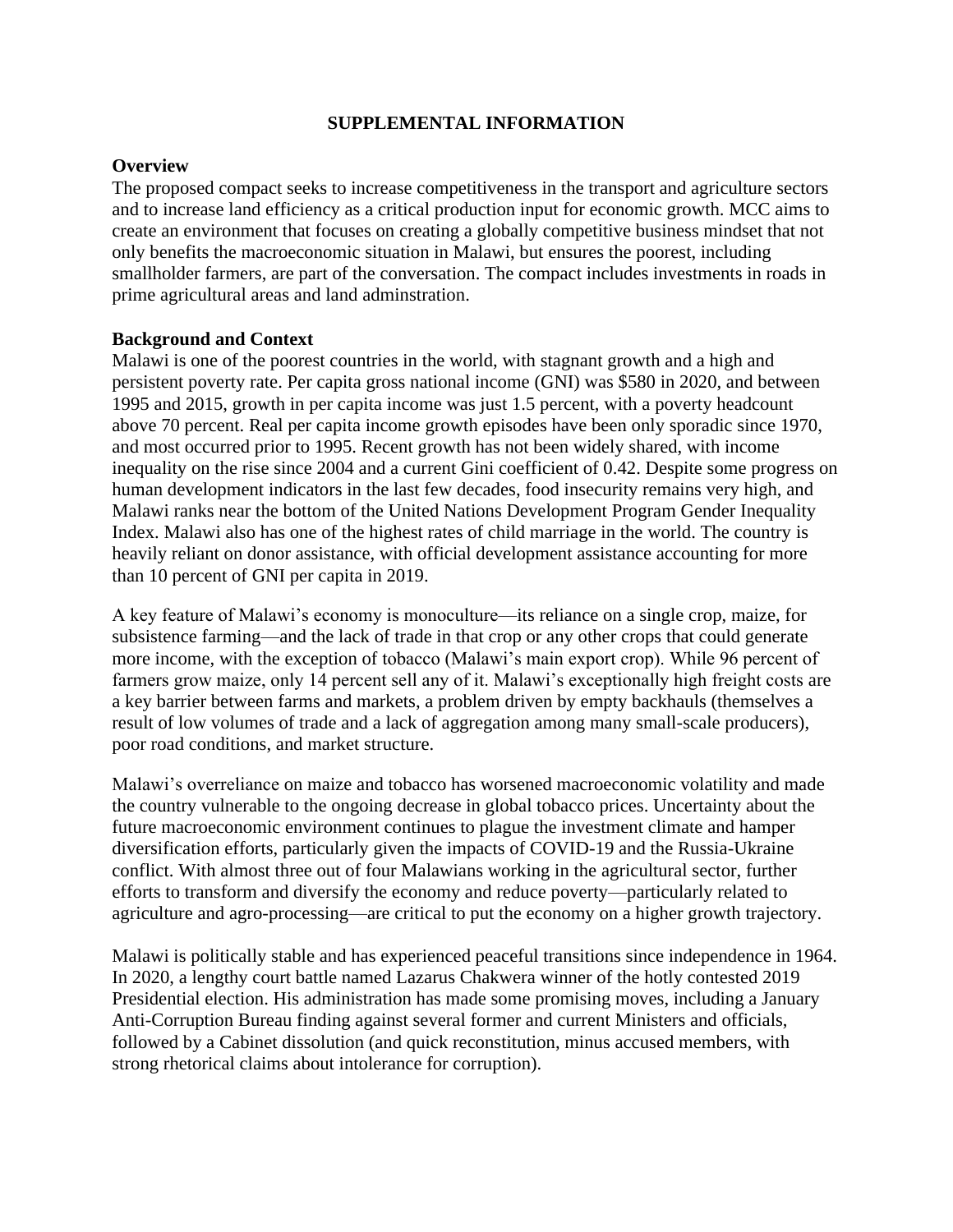## **Compact Proposal Overview and Budget**

The proposed compact program is summarized in the budget table below. The anticipated budget of the compact is approximately \$376.25 million, which includes up to \$350 million funded by MCC and a Government of Malawi (Government) contribution of at least \$26.25 million.

| Component                                                         | <b>Amount</b> |
|-------------------------------------------------------------------|---------------|
|                                                                   |               |
| <b>1. Accelerated Growth Corridors Project</b>                    | \$244,950,000 |
| <b>Activity 1: Road Corridor Improvement</b>                      | \$228,998,000 |
| Activity 2: Policy and Institutional Reform and Capacity Building | \$15,952,000  |
|                                                                   |               |
| 2. Increased Land Productivity Project                            | \$44,107,000  |
| Activity 1: Land Administration Resourcing and Institutions       | \$20,034,685  |
| Activity 2: City Council Land-Based Revenue Modernization         | \$24,072,315  |
|                                                                   |               |
| 3. American Catalyst Facility for Development Project             | \$8,500,000   |
|                                                                   |               |
| 4. Monitoring and Evaluation                                      | \$3,000,000   |
|                                                                   |               |
| 5. Program Management and Administration                          | \$49,443,000  |
|                                                                   |               |
| <b>Total MCC Funding</b>                                          | \$350,000,000 |

#### **Malawi Compact Budget**

| <b>Total Compact Program Funding</b> | Amount        |
|--------------------------------------|---------------|
| <b>Total MCC Funding</b>             | \$350,000,000 |
| Government of Malawi Contribution    | \$26,250,000  |
| <b>Total Compact</b>                 | \$376,250,000 |

## **Proposed Projects**

The proposed compact's three projects are described below:

The objective of the **Accelerated Growth Corridors (AGC) Project** is to reduce costs of transport in targeted rural areas. The project includes two activities:

- *Road Corridor Improvement Activity* This activity will target investment in physical upgrades and improvements across different classes of roads within four selected Accelerated Growth Corridors to improve rural access by addressing road conditions and reducing transport costs.
- *Policy and Institutional Reform and Capacity Building Activity* This activity will focus on assistance to the Government to address policy, legislative, institutional, and funding issues to ensure that road transport in AGC areas is well-maintained and managed.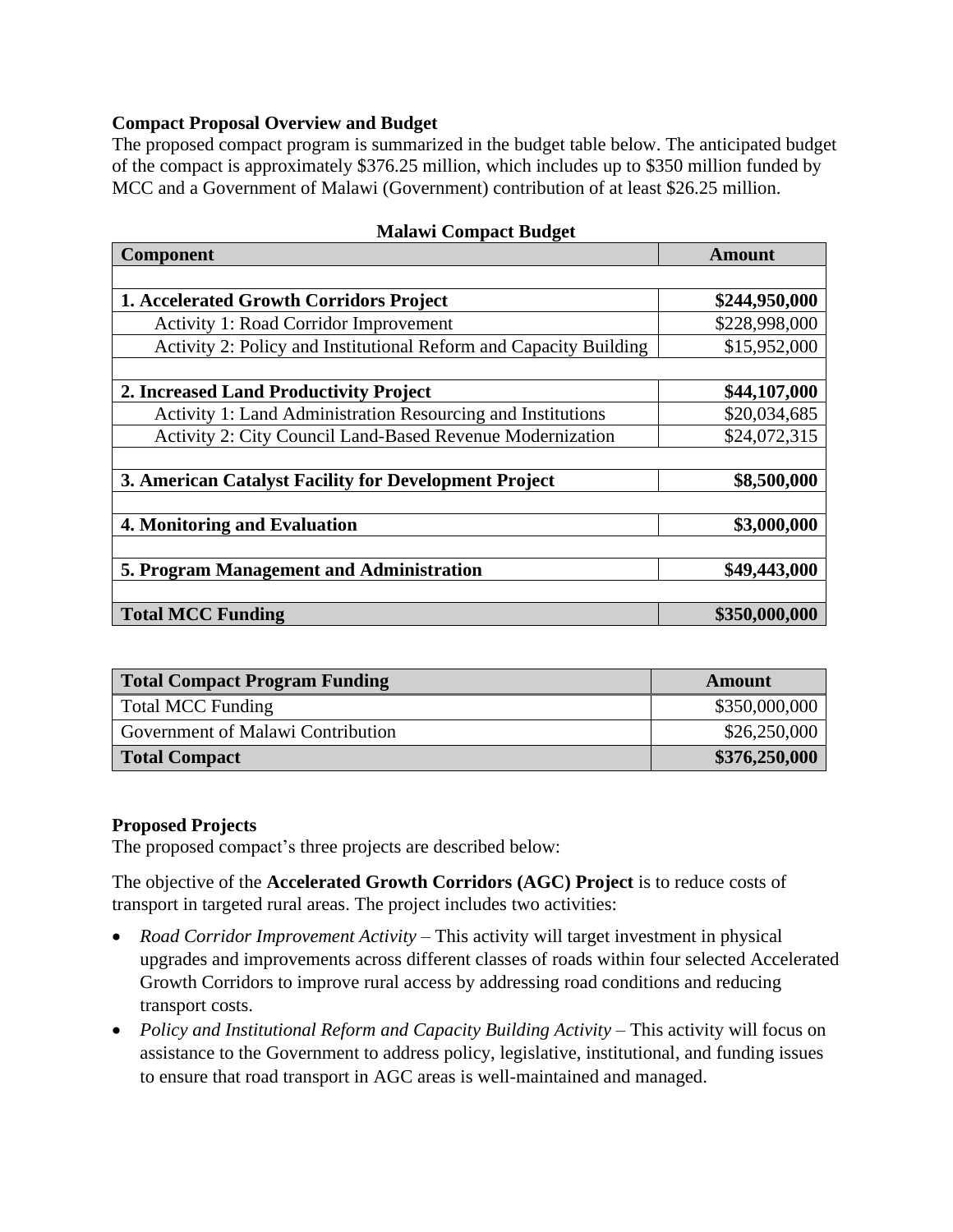The objective of the **Increased Land Productivity Project** is to improve land services. This project is organized into two activities:

- *Land Administration Resourcing and Institutions Activity* This activity supports development, adoption, and implementation of reforms to expand national land-based revenues and address institutional change.
- *City Council Land-Based Revenue Modernization Activity* This activity expands coverage and collection of land-based revenues in Malawi's four largest cities, to increase resources for key services and increase investment in land.

The proposed compact program also includes an allocation for an **American Catalyst Facility for Development (ACFD) Project**. The objective of the ACFD Project is to facilitate DFC investment in Malawi in an effort to catalyze increased private investment consistent with compact objectives and increase the scale and impact of the compact.

## **Policy Reform and the Compact**

The AGC Project's reform conditions are related to levels of road maintenance funding, governmental road maintenance staffing, and increasing competition in the transport sector. The AGC Project includes a number of measures designed to strengthen the policy framework and institutional capacity associated with project objectives across four main areas: i) facilitation of competitiveness in transport service provision; ii) efficient allocation of resources for effective road maintenance; iii) improvement in the capacity and implementation of roads management and maintenance at the district level; and iv) regulation of public gender-based violence in transport services and corridor-adjacent markets. These four areas align with the critical requirements for project success and long-term sustainability.

MCC identified several agricultural policy issues that weaken performance of Malawi's agricultural economy and put MCC's investments in the transport sectors at significant risk if not addressed. More specifically, the continuing use of poor performing seeds along with low fertilizer use reduces yields and incomes and increases poverty. In addition, Malawi's export mandate regime lacks transparency and predictability, thereby increasing transaction costs and undermining the ability to market export-oriented products. This results in increased market risks and reduced farmgate prices and incomes. Given the centrality of these challenges and importance to the performance of both AGC Project investments, MCC has proposed that the compact include conditions precedent related to implementation of these critical reforms prior to first disbursement of compact funding including that the National Assembly of Malawi pass the (i) Draft 2018 Seed Bill without modifications that change the current intent of the legislation (the Seed Bill was passed on April 4, 2022) and (ii) Draft 2020 Fertilizer Bill along with updating associated regulations and updating the responsibilities of regulatory bodies regarding the role of inspectors, alternative dispute resolution, and fertilizer pricing.

Given Malawi's resource and institutional capacity limitations, better functioning land markets and land sector investment impact requires reform. The Land Administration Resourcing and Institutions Activity addresses the most significant and challenging reforms. These include: 1) allowing the Ministry of Land to retain a share of the ground rent they collect; 2) bringing ground rent rates into line with market values over time, and legally mandating periodic rate